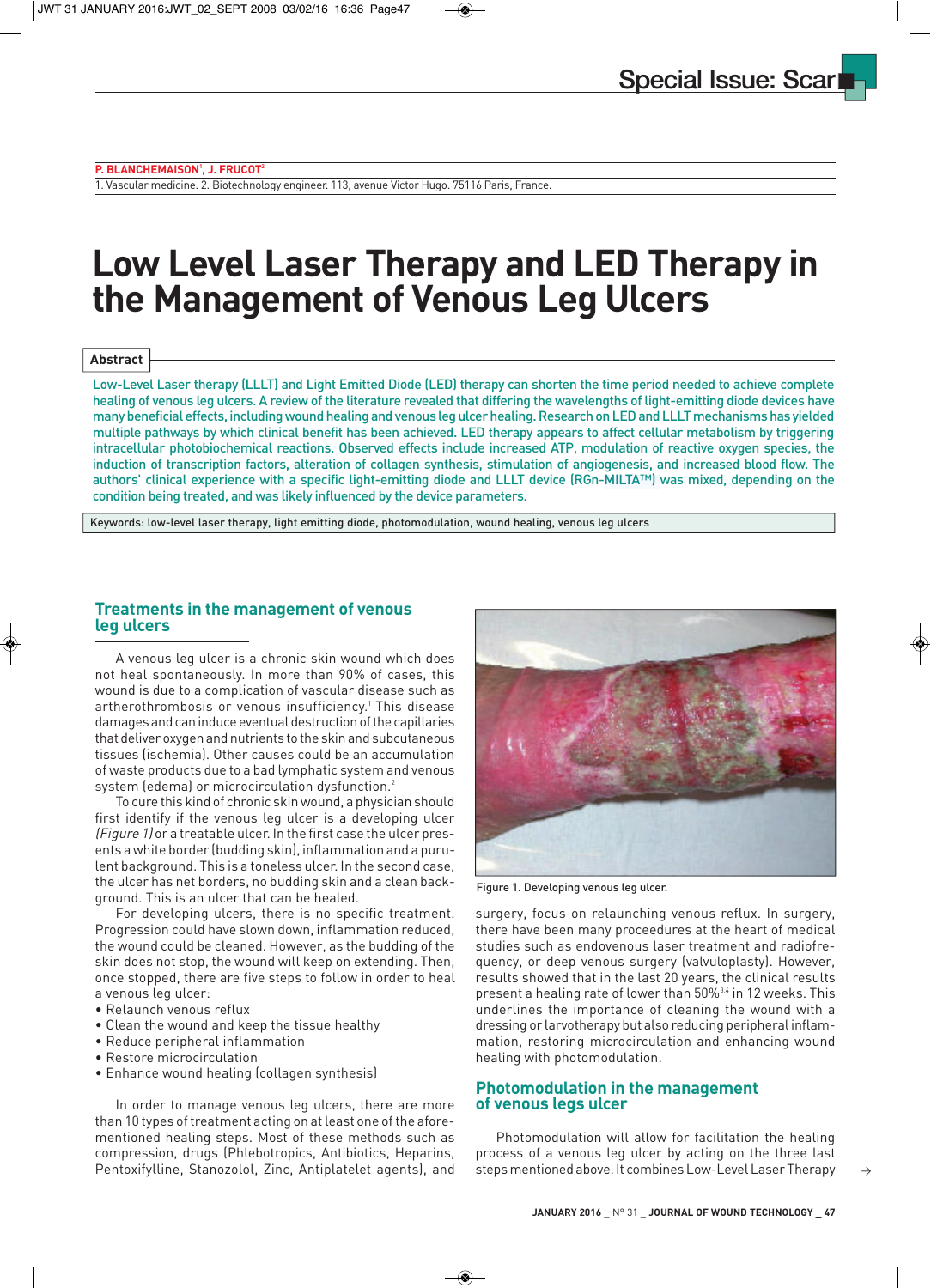# Special Issue: Scar

(LLLT) (Figure 2) and Light Emitting Diode (LED) therapy (Figure 3), in other words, this concept is based on the use of focused cold lasers (LLLT) which can penetrate the skin by 10cm or non-focused cold lasers (LED) which have an action on surface of the skin (1-2 cm).

In both cases, the light emitted by the LLLT and by the LED therapies stimulates photoreceptors found on human cells, which sends an in-depth message to trigger various biological responses. Photomodulation mainly influences the Cytochrome C oxidase, the  $4<sup>th</sup>$  unity of the mitochondrial respiratory chain. It stimulates the production of energy in the form of Adenosine triphosphate (ATP), which is required for many biological activities.<sup>5</sup> For example, according to the several wavelengths of a LED, different biological activities are associated. Blue LEDs (~430 – 500 nm) are known for their antibacterial action and red lights ( $\sim$ 620 – 750 nm) for their anti-ageing impacts.7

According to several scientific studies, LLLT and LED therapies enhance:

- Collagen synthesis: In a study<sup>8</sup>, irradiation of isolated diabetic human skin fibroblasts with  $5 \, \text{J/cm}^2$  at a wavelength of 660 nm showed a significant increase in cell migration, proliferation, and collagen content. Another study<sup>9</sup> showed that the 800-nm diode laser irradiation induces skin collagen synthesis by stimulating TGF-ß/Smad signaling pathways.
- Wound healing: Different clinical studies<sup>10,11</sup> underlined the effect of LLLT and LED in diabetic wound healing. In the first one, it shows that in a group with LLLT (685 nm, energy density 10 J/cm) there is a mean acceleration of wound healing regarding the control group with complete healing in 11 weeks while in the second control group, complete healing was noticed after 14 weeks.
- Microcirculation: In an observational study<sup>12</sup>, researcher discovered that there is increased blood flow in an area exposed to  $5$  J/cm<sup>2</sup> at a wavelength of 780-nm. This augmentation was determined by the use of contrast-enhanced magnetic resonance imaging (MRI). The signal to noise ratio increases by more than  $0.35 \pm 0.15$  (range  $0.23$ -0.63) after irradiation.
- Reduction of inflammation: LLLT therapy is known for its impact on inflammation. Several clinical, and in vitro studies showed this effect.<sup>13</sup>
- Cells division: Various studies<sup>14</sup> show the impact of LLLT and LED therapies on cell proliferation. Their actions influence the production and stimulation of growth factors.

All of these functions are key factors in the management of venous leg ulcers.

### **LED and LLLT device (RGn-MILTA™) in the management of venous leg ulcers: observational trial**

The RGn-MILTA™ device mixes three different biotechnologies; Low-Level Lasers (830 nm), infrared Light Emitting Diodes (850-890 nm) and polychromatic Light Emitting Diodes (variable according to the program) with various programs to treat venous leg ulcers and globally, healing wounds. It owns two Photon polychromatic Emitters and one Polychromatic Emission Panel which present LLLT, and LED. This device was the subject of an observational trial whose aim was to show its healing property on wounds and venous leg ulcers.

The trial was led by the Société Française d'Accréditation Santé (S.F.A.S.). The RGn-MILTA™ protocol consists of three



Figure 2. Low-Level Laser Therapy device.



Figure 3. Light Emitting Diode device.



Figure 4. RGn-MILTA™ protocol, standardized digital photographs before and after 12 weeks.

sessions of RGn-MILTA™ per week over a period of four weeks. In each session, several programs were used to optimize the healing process.

- Photon polychromatic Emitter 1 is placed on the heart for a "cardio-vascular" program (5 minutes): To stimulate microcirculation
- Photon polychromatic Emitter 2 is placed on the liver for an "hepato-detox" program (5 minutes): To clean the liver
- At the same time, as close together as possible, the polychromatic emission panel is placed for an « ulcer » program (20 minutes): To accelerate the healing process
- Then photon polychromatic Emitter 1 is placed on the femoral artery for a "hemo-detox" program (12 minutes): To stimulate microcirculation
- Photon polychromatic Emitter 2 is placed on the popliteal